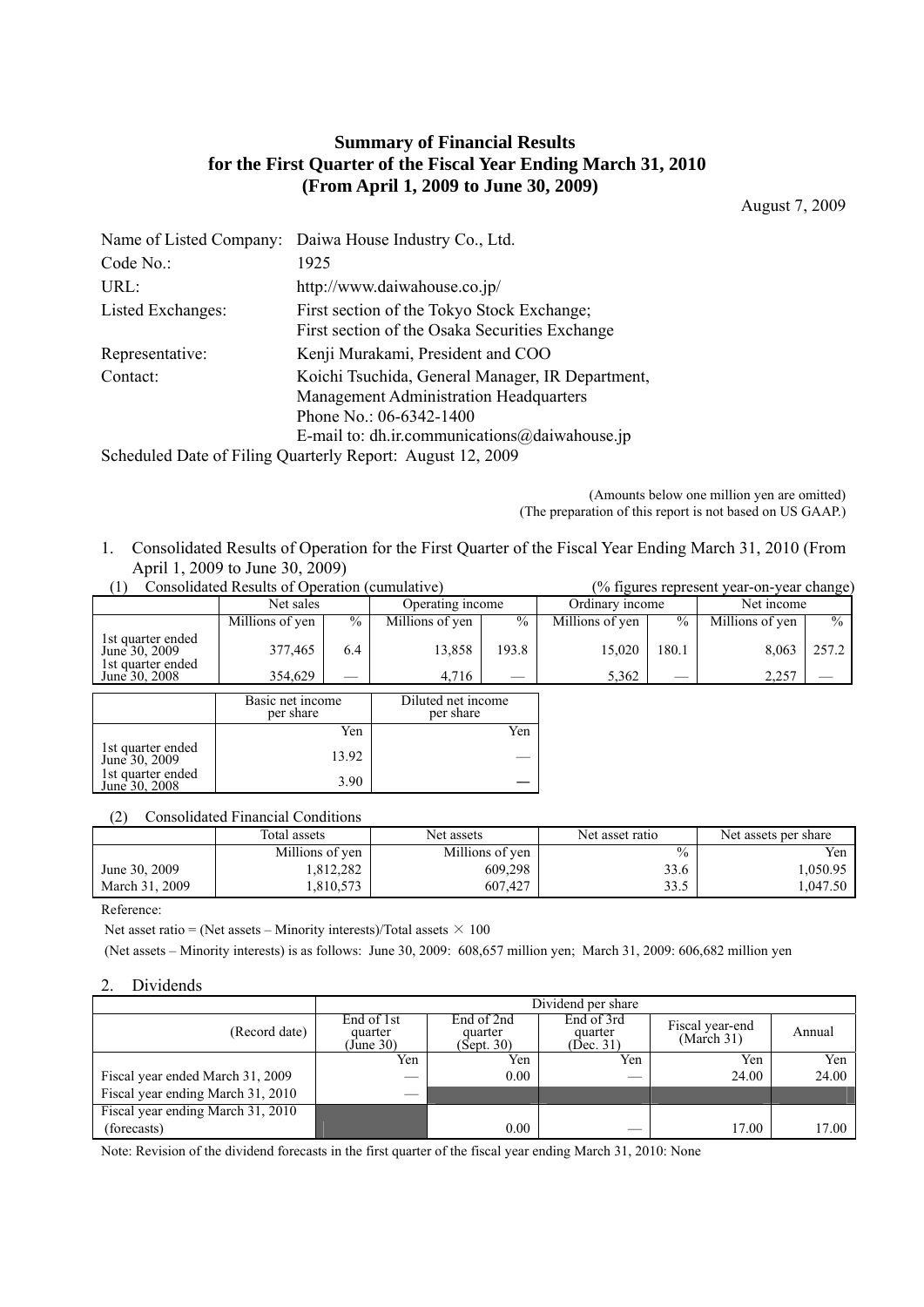#### 3. Consolidated Business Forecasts for the Fiscal Year Ending March 31, 2010 (From April 1, 2009 to March 31, 2010) (% figures represent year-on-year change)

| $\frac{1}{2}$ is $\frac{1}{2}$ in $\frac{1}{2}$ in $\frac{1}{2}$ in $\frac{1}{2}$ in $\frac{1}{2}$ in $\frac{1}{2}$ |                 |       |                  |               |                 |        |                 |               |                                 |
|---------------------------------------------------------------------------------------------------------------------|-----------------|-------|------------------|---------------|-----------------|--------|-----------------|---------------|---------------------------------|
|                                                                                                                     | Net sales       |       | Operating income |               | Ordinary income |        | Net income      |               | Basic net<br>mcome<br>per share |
|                                                                                                                     | Millions of yen | $\%$  | Millions of yen  | $\frac{0}{0}$ | Millions of yen | $\%$   | Millions of yen | $\frac{0}{0}$ | Yen                             |
| Six months ending<br>September 30, 2009                                                                             | 779,000         | (5.2) | 20,000           | (43.0)        | 20,000          | (43.3) | 9.000           | (49.8)        | 15.54                           |
| Fiscal year ending<br>March 31, 2010                                                                                | 1,565,000       | (7.4) | 45,000           | (38.8)        | 45,000          | 12.9   | 21,000          | 403.6         | 36.26                           |

Note: Revision of the business forecasts in the first quarter of the fiscal year ending March 31, 2010: None

#### 4. Others

- (1) Changes in Significant Subsidiaries during the Period (Changes in specified subsidiaries associated with changes in the scope of consolidation): None
- (2) Application of Simplified Accounting Methods and/or Accounting Methods Unique to the Preparation of the Quarterly Consolidated Financial Statements: None
- (3) Changes in Accounting Policies, Procedures and Methods of Presentation for the Preparation of Consolidated Financial Statements (Items recorded under changes under Basic Significant Matters Regarding Preparation of Quarterly Consolidated Financial Statements)
	- 1) Changes due to amendment of accounting standards: Yes
	- 2) Changes due to reasons other than 1): None

Note: For details, please refer to "(4) Others" of "Qualitative Information and Financial Statements" on page 6.

## (4) Number of Issued and Outstanding Shares (Common stock)

| 1) Number of shares at the end of the period (including treasury stock) |                                                                                                     |  |  |  |  |  |
|-------------------------------------------------------------------------|-----------------------------------------------------------------------------------------------------|--|--|--|--|--|
| As of June 30, 2009:                                                    | 599,921,851 shares                                                                                  |  |  |  |  |  |
| As of March 31, 2009:                                                   | 599,921,851 shares                                                                                  |  |  |  |  |  |
| 2) Number of treasury stock at the end of the period                    |                                                                                                     |  |  |  |  |  |
| As of June 30, 2009:                                                    | 20,769,726 shares                                                                                   |  |  |  |  |  |
| As of March 31, 2009:                                                   | 20,750,714 shares                                                                                   |  |  |  |  |  |
|                                                                         | 3) Average number of shares during the period (cumulative quarterly consolidated accounting period) |  |  |  |  |  |
| First quarter ended June 30, 2009:                                      | 579,160,239 shares                                                                                  |  |  |  |  |  |
| First quarter ended June 30, 2008:                                      | 579,250,491 shares                                                                                  |  |  |  |  |  |
|                                                                         |                                                                                                     |  |  |  |  |  |

\*Remarks on appropriate use of forecasted results of operation and other special matters

The above business forecasts are based on assumptions in light of the information available as of the date of announcement of this material and the factors of uncertainty that may possibly impact the future results of operation. The Company's actual results may differ significantly from those presented herein as a consequence of numerous factors such as economic conditions, competitor situations and fluctuations in land prices. Please refer to the section of "3. Qualitative Information Regarding Consolidated Business Forecasts" of "Qualitative Information and Financial Statements" on page 6 for details.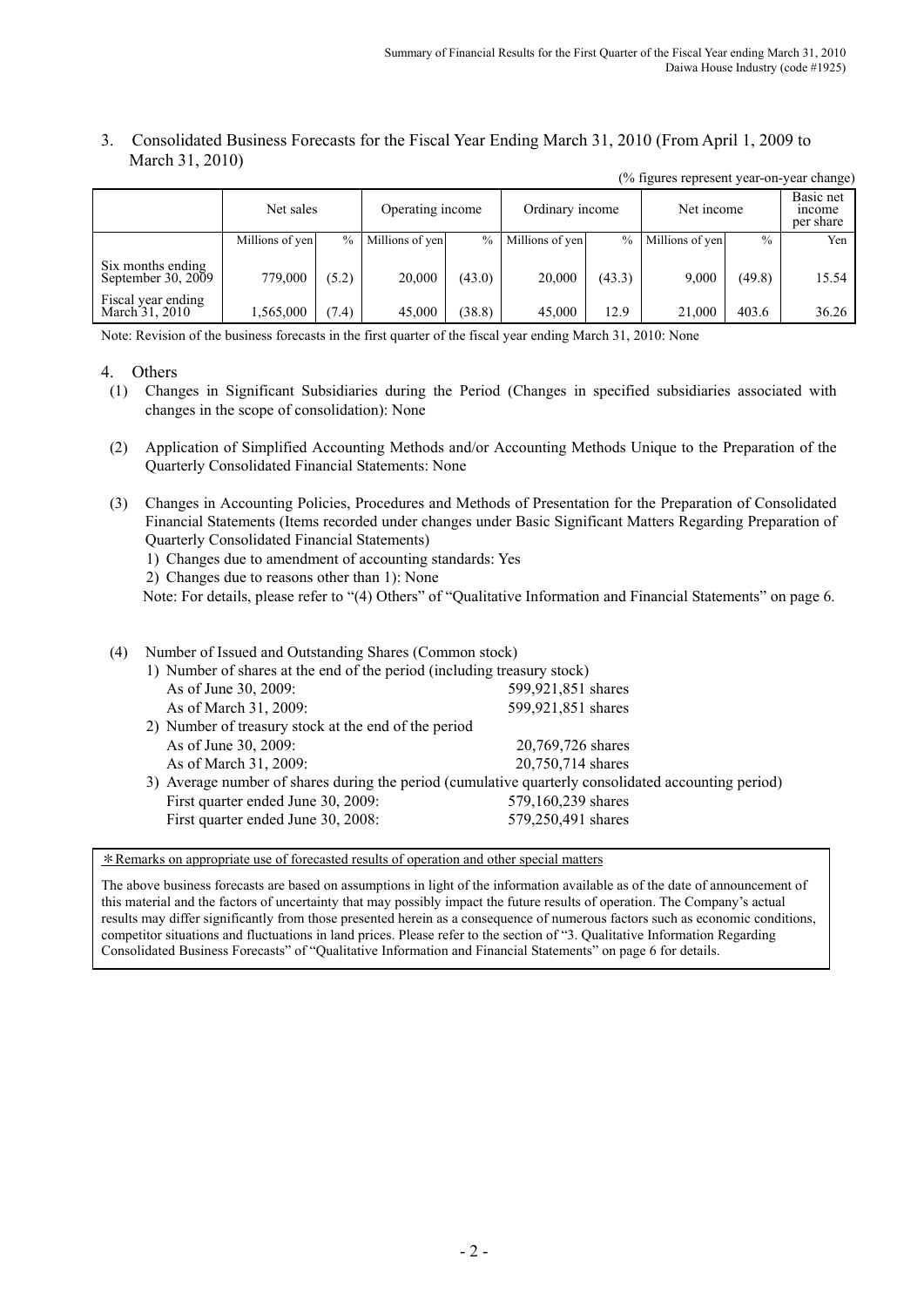## **Qualitative Information and Financial Statements**

## **1. Qualitative Information Regarding Consolidated Business Results**

During the first quarter of fiscal 2009, ending March 31, 2010, the Japanese economy as a whole remained extremely weak. Capital investment levels remained depressed and the employment situation continued to deteriorate due to persistent slack corporate earnings, although the pace of decline in exports and production by the Japanese industrial sector showed signs of slowing down thanks to progress in inventory adjustments.

In the housing industry, the number of new housing starts remained low against the background of deteriorating employment and income figures amid a sluggish economy, as potential home buyers continued to put off the decision to purchase. Business conditions in this sector were thus severe.

In these circumstances, the Daiwa House Group positioned the realization of still higher management efficiency as an urgent task, and worked to improve business performance through a focus on three policies – reorganization of the Company's core business structure, investing management resources in businesses in growing markets, and ensuring financial strength and enhancing profitability.

In our Residential Business, we took steps to supply the market with environmentally friendly homes with lower maintenance costs in our mainstay "xevo" series of single-family houses. These houses meet the requirements of the government-certified "High Quality, Long-Term Housing Model."

In our condominium operations, to maintain the asset value of high-quality condominiums, we adopted a single system for the processing of information on existing condominium buildings to give our customers access to more useful information from a single database. This system was certified by the Ministry of Land, Infrastructure, Transport and Tourism as meeting its standards for the ministry's "Pioneering Model Project for High-Quality, Long-Term Housing" (Maintenance, Transactions, and Management Division).

With respect to the investment of management resources in business in growing markets, which is one of our priority policies, we set up a new section responsible for the environment and energy business, and began selling our newly-developed *reFbo* high-efficiency reflective panels at 25 marketing offices throughout Japan.

The Group's many and varied activities in the field of corporate social responsibility included taking part in a campaign to assist the education of poor children in developing countries through the supply of picture books, as well as participation in activities to rid Lake Biwa of invasive fish species.

As a result of these factors, consolidated net sales for the first-quarter of the reporting period came to 377,465 million yen, up 6.4% year-on-year. Ordinary income was 15,020 million yen, up 180.1%, while net income amounted to 8,063 million yen, up 257.2%.

Results by business segment are as follows.

## **Residential Business**

In the Single-Family Houses Division, in response to the start in June 2009 of the Japanese government's system for certification of conformity with its High Quality, Long-Term Housing Model, we explained to potential customers the durability of models in our "xevo" series (which incorporate the government's certification criteria as standard) while also emphasizing the tax benefits available for purchasers of such houses. We have also been offering customers new homes that are designed to combine environmental friendliness with low maintenance costs. This is achieved through the use of our "Eco-Navigator"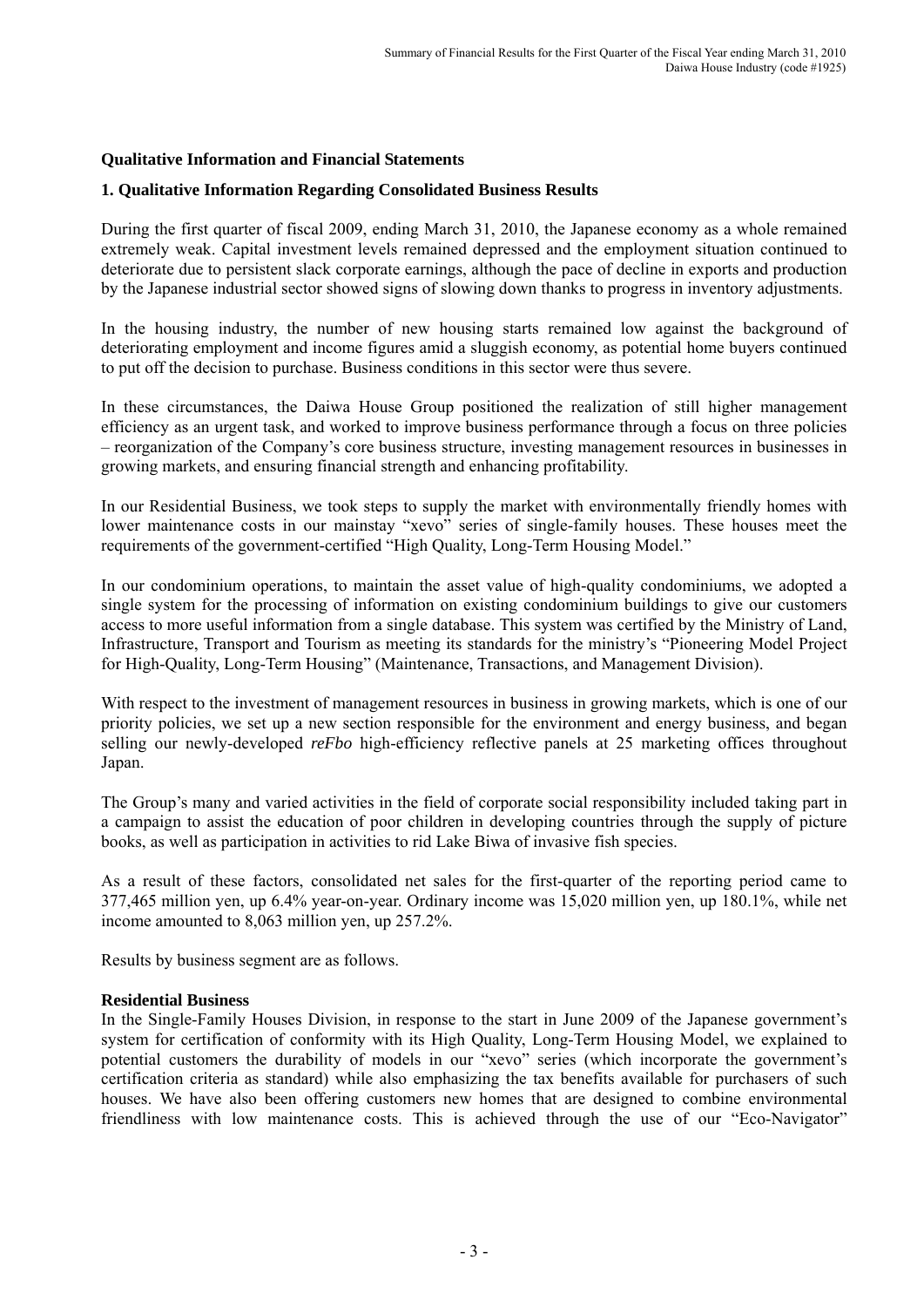proprietary ecological benefits simulation software, which predicts a home's running and maintenance costs, as well as its carbon footprint.

In the Rental Housing Division, we stepped up our marketing activities in Japan's major metropolises and other major cities, with particular focus on increasing sales of three-story models and townhouses. We offer full-support systems that assure stable, long-term property management for owners of rental housing units.

In the Condominiums Division, amid an increasingly difficult market situation we emphasized services that assure buyers of after-sales safety and security, and promoted a framework enabling condominium buyers to maintain the value of their property assets. We also focused on harmonizing designs with the surrounding community environment, including more extensive use of greenery.

In the Home Renovation Division, we actively marketed environmentally friendly renovation solutions, including through a coordinated nationwide marketing campaign. To strengthen our renovation business, we made significant increases to the number of personnel engaged in this business to bolster our capabilities in marketing, design, and renovation work. In addition to our traditional target of single-family houses, we expanded the coverage of our renovation services to include rental housing units, and we also increased the number of marketing offices from 69 to 81.

As a result, sales of the Residential Business were 215,838 million yen, up 5.2% year-on-year, while operating income came to 6,166 million yen, up 102.3%.

## **Commercial Construction Business**

In the Commercial Facilities Division, the Group made use of planning and proposal-driven sales centered on road-side store development, leveraging its abundant land-related data and store opening support know-how for tenant businesses.

In the Distribution, Medical/Nursing Care, and Corporate Facilities Division, we continued to undertake construction of large-scale logistics centers, production plants, and logistics facilities for foodstuff sector enterprises. We also made active use of proposal-based marketing for private housing-type homes and rental housing for the aged, and provided support services for corporate customers' marketing operations.

As a result, sales of the Commercial Construction Business were 118,019 million yen, up 12.7% year-onyear, while operating income was 13,217 million yen, up 54.9%.

## **Resort Hotels and Sports Life Business**

In the Resort Hotels Division, we enjoyed an increase in number of guests during the Golden Week holiday period, thanks to the fixed-amount cash payments by the government and the reductions in expressway charges. We are making every effort to raise customer satisfaction levels so as to increase the number of repeat guests.

In the Sports Life Division, in April 2009, we opened a combined esthetic salon and fitness center, the Beauty Wellness Spa Legato (Tokyo), which was the first in the industry. We also commenced operation of a fitness school that offers one-month intensive courses, as well as other initiatives to attract new members to our fitness clubs.

Unfortunately, the economic downturn and the outbreak of swine flu combined to pull down the number of people taking trips within Japan. The number of guests at our resort hotels consequently fell sharply, and as a result sales for this segment came to 13,277 million yen, down 10.2% year-on-year, and the segment posted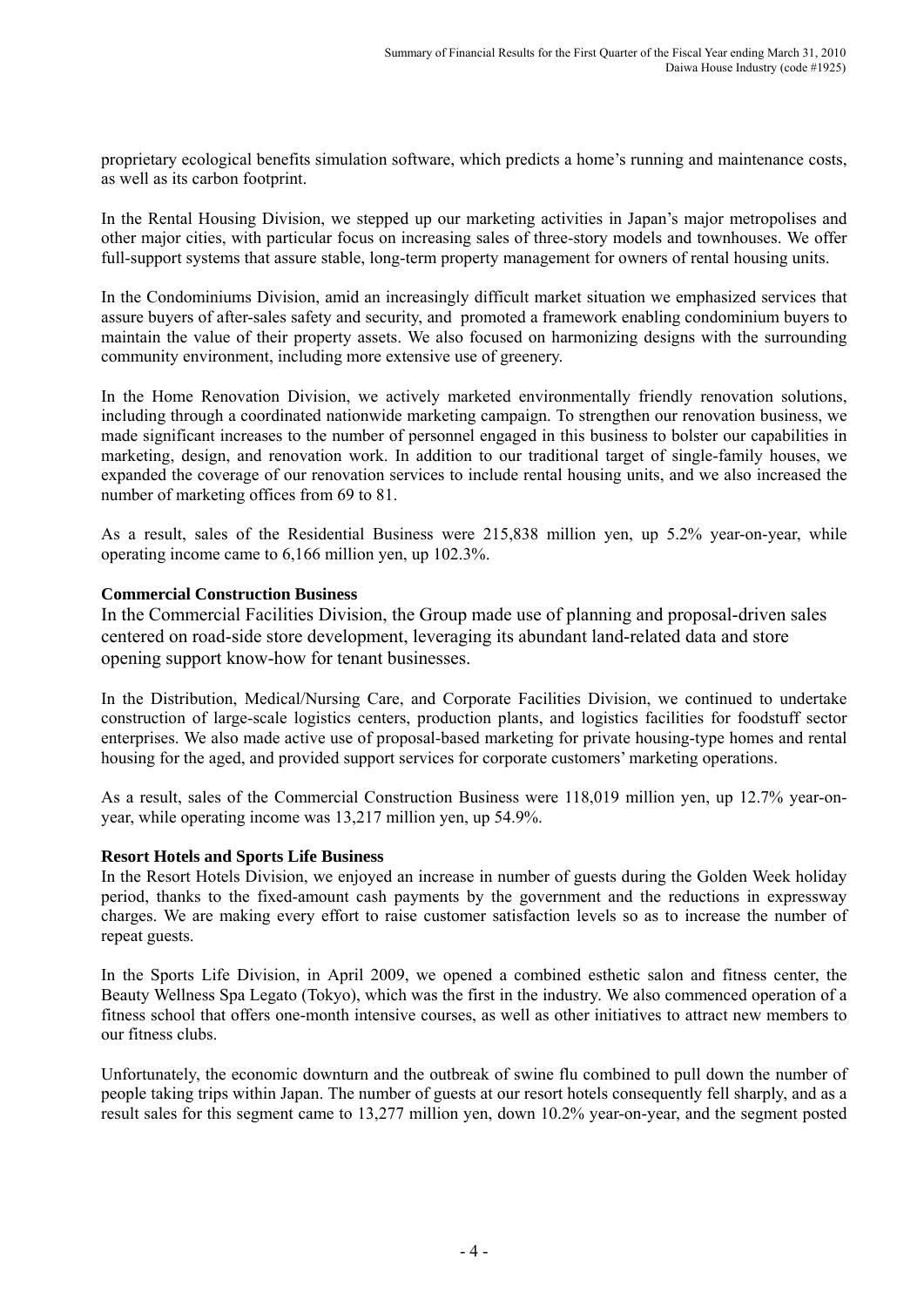an operating loss of 717 million yen, compared with a loss of 1,087 million yen for the previous term.

## **Home Center Business**

In the Home Center Segment, in April 2009 we opened the second of our new type of store focused on hardware – the Royal Kanamono Kitamoto (Saitama). As part of a new product strategy, we have increased the number of products in our "RoyValue" private brand, and took various steps to stimulate sales.

Sales of this segment came to 16,181 million yen, down 6.3% year-on-year, while operating income increased by 79.1% to 797 million yen, thanks to lower SG&A expenses.

## **Other Businesses**

In the Housing Construction Material Manufacturing and Marketing Division, we expanded our lineup of storage units, and enhanced our marketing efforts, mainly through proposals on total home interior design by our interior coordinators. We also increased our marketing activities for interior design work targeted at large-scale multifunctional commercial facilities and hotels, as well as for work on external signs.

In the Logistics Division, we took steps to expand our "Asset-Type" Third-Party Logistics business. In May 2009 we completed construction of the Machida Logistics Center (Tokyo), which is intended to serve new customers. We also reorganized our marketing system to facilitate a focus on growth areas such as the environment-related business.

In the City Hotels Division, we opened the Daiwa Roynet Hotel Hachinohe (Aomori), making the total number of our city hotels 17.

Sales recorded for this segment came to 29,977 million yen, down 9.4% year-on-year. As a result of the major impact of increased expenses relating to new business fields, we posted an operating loss of 678 million yen, compared with a loss of 28 million yen for the previous term.

## **2. Qualitative Information Regarding Consolidated Financial Conditions**

Total assets at the end of the reporting first quarter rose by 1,708 million yen over the 1,810,573 million yen recorded at the end of the previous business year, to 1,812,282 million yen. This is attributable to an increase in property, plant and equipment due to the acquisition of high-rise rental apartment buildings and commercial facilities, in spite of a decrease in current assets resulting from a decrease in real estate for sale.

Total liabilities at the end of the reporting first quarter stood at 1,202,983 million yen, a decrease of 161 million yen from the 1,203,145 million yen recorded at the end of the previous fiscal year. This is attributable to a decline in notes and accounts payable-trade, including accounts payable for construction contracts, despite an increase in liabilities from fund procurement through issuance of commercial paper.

Net assets at the end of the reporting first quarter increased by 1,870 million yen over the 607,427 million yen recorded at the end of the previous fiscal year, to 609,298 million yen. This is attributable to the posting of net income in the amount of 8,063 million yen for the quarter despite the payment of term-end dividends for fiscal 2008, as well as an increase in valuation difference on available-for-sale securities, due to rises in the market prices of these securities, at the end of the reporting first quarter.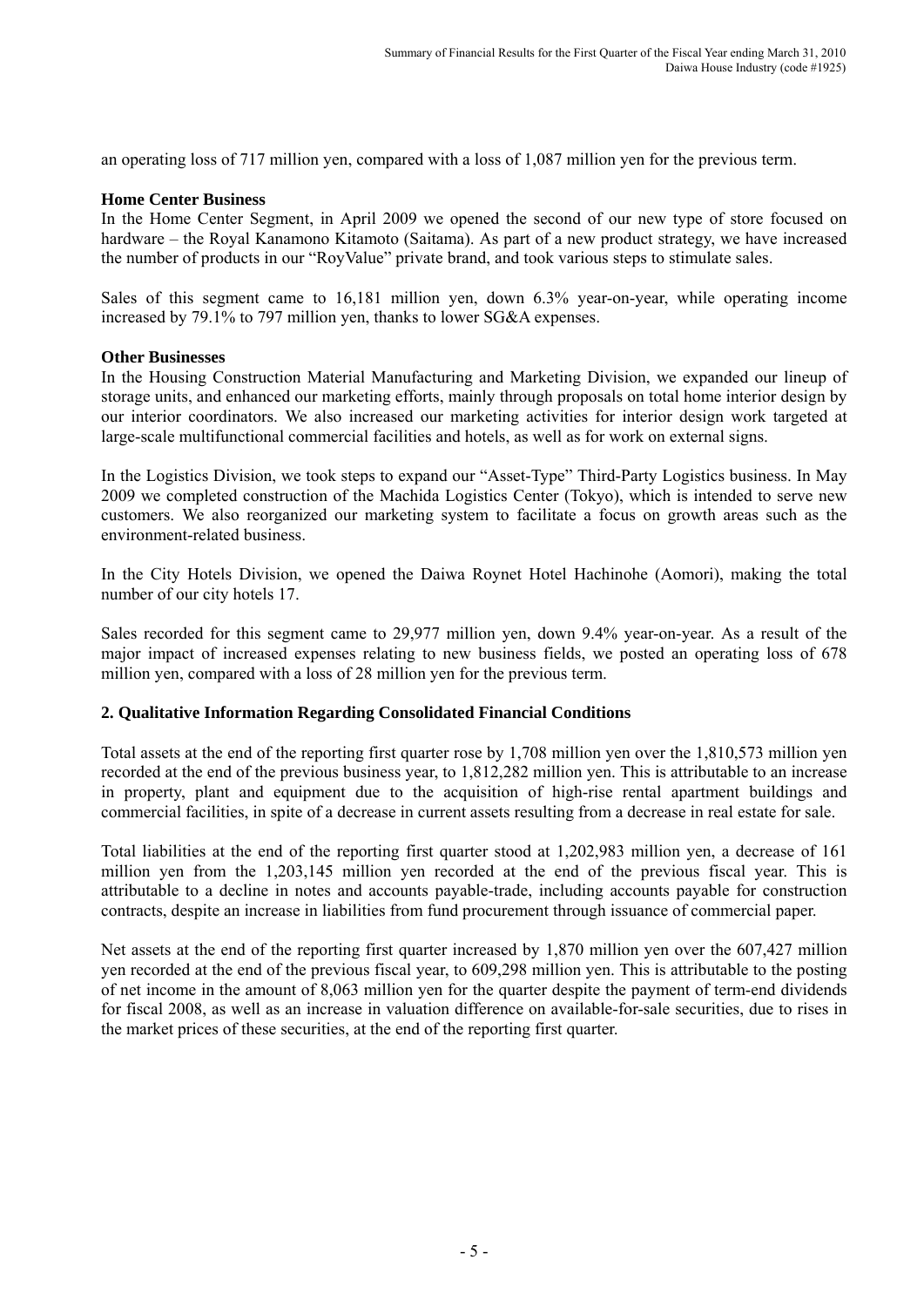## **3. Qualitative Information Regarding Consolidated Business Forecasts**

 No changes have been made to the business performance forecasts for fiscal 2009 (ending March 31, 2010) issued at the time of the Company's Summary of Financial Results for the Fiscal Year Ended March 31, 2009, made on May 13, 2009.

## **4. Others**

- (1) Changes in Significant Subsidiaries during the Reporting Period (changes in specified subsidiaries resulting in changes in the scope of consolidation): No items to report.
- (2) Application of Simplified Accounting Methods and/or Accounting Methods Unique to the Preparation of Quarterly Consolidated Financial Statements: No items to report.
- (3) Changes in Accounting Policies, Procedures and Methods of Presentation for the Preparation of Quarterly Consolidated Financial Statements
	- Changes in accounting standards

## **Changes in accounting standards for recognition of construction revenues and cost of completed work**

With regard to accounting standards employed for the recognition of revenues resulting from construction work undertaken for customers, we previously recognized the total lump-sum amount of the completed contract values at completion, using the completed-contract method. However, with effect from the reporting first quarter, the Accounting Standards for Construction Contracts (ASBJ Statement No. 15, issued on December 27, 2007) and the Guidance on Application of Accounting Standards for Construction Contracts (ASBJ Guidance No. 18, issued on December 27, 2007) have been applied to construction contracts. The percentage-of-completion method is applied to construction contracts meeting the following criteria: construction had started within the reporting period (except for short-period work); and the percentage of construction already completed by the end of the reporting period can be estimated fairly reliably. (The estimation is based on the proportion of direct costs incurred for each work phase as compared with the estimated total cost for the entire contract.) Other than the above-mentioned construction contracts, the completed-contract method has been applied.

As a result of this change, net sales increased by 29,034 million yen, while operating income, ordinary income, and income before income taxes and minority interests all increased by 7,111 million yen, compared with the application of the previous accounting standards.

The effects of this change on each business segment are indicated in the relevant sections.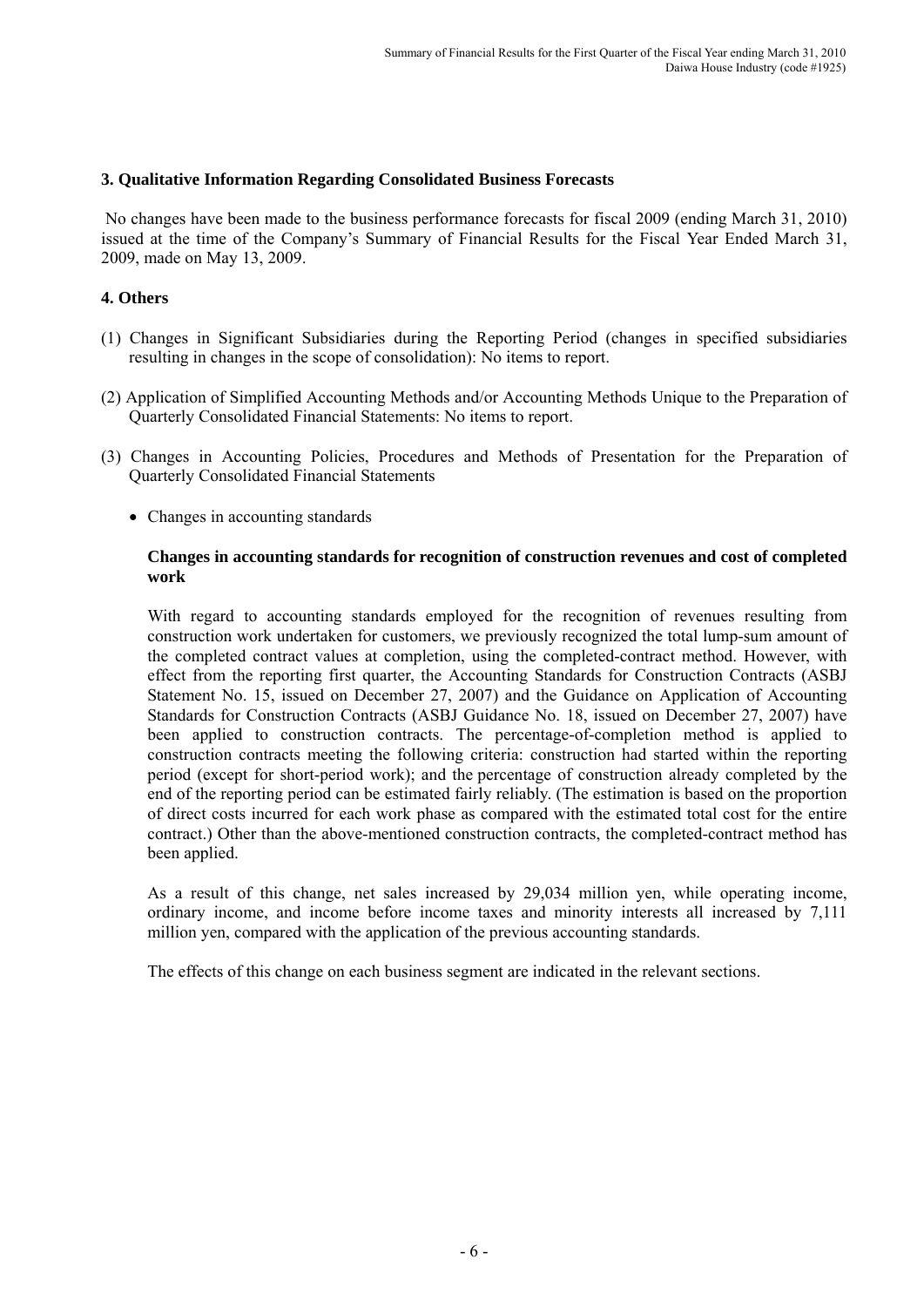# **5. Quarterly Consolidated Financial Statements**

(1) Consolidated Balance Sheets

| End of<br>The previous<br>the current 1st quarter<br>fiscal year-end<br>(as of June 30, 2009)<br><b>Assets</b><br>Current assets<br>107,658<br>Cash and deposits<br>57,969<br>Notes receivable, accounts receivable from completed construction<br>contracts and other<br>36,336<br>Costs on uncompleted construction contracts<br>244,871<br>Real estate for sale<br>45,694<br>Real estate for sale in process<br>3,789<br>Land for development<br>Merchandise and finished goods<br>11,915<br>6,770<br>Work in process<br>4,600<br>Raw materials and supplies<br>Other<br>110,977<br>$-1,287$<br>Allowance for doubtful accounts<br>Total current assets<br>629,294<br>Noncurrent assets<br>Property, plant and equipment<br>573,001<br>Buildings and structures<br>$-243,695$<br>Accumulated depreciation<br>329,305<br>Buildings and structures, net<br>362,762<br>Land<br>Other<br>144,515<br>$-84,455$<br>Accumulated depreciation<br>60,059<br>Other, net<br>752,127<br>Total property, plant and equipment<br>Intangible assets<br>12,873<br>Investments and other assets<br>Investment securities<br>108,730<br>175,714<br>Lease and guarantee deposits<br>142,371<br>Other<br>Allowance for doubtful accounts<br>$-8,829$<br>417,986<br>Total investments and other assets<br>1,182,987<br>Total noncurrent assets<br>1,812,282<br><b>Total assets</b> | (Millions of yen) |                        |  |  |
|------------------------------------------------------------------------------------------------------------------------------------------------------------------------------------------------------------------------------------------------------------------------------------------------------------------------------------------------------------------------------------------------------------------------------------------------------------------------------------------------------------------------------------------------------------------------------------------------------------------------------------------------------------------------------------------------------------------------------------------------------------------------------------------------------------------------------------------------------------------------------------------------------------------------------------------------------------------------------------------------------------------------------------------------------------------------------------------------------------------------------------------------------------------------------------------------------------------------------------------------------------------------------------------------------------------------------------------------------------------|-------------------|------------------------|--|--|
|                                                                                                                                                                                                                                                                                                                                                                                                                                                                                                                                                                                                                                                                                                                                                                                                                                                                                                                                                                                                                                                                                                                                                                                                                                                                                                                                                                  |                   | (as of March 31, 2009) |  |  |
|                                                                                                                                                                                                                                                                                                                                                                                                                                                                                                                                                                                                                                                                                                                                                                                                                                                                                                                                                                                                                                                                                                                                                                                                                                                                                                                                                                  |                   |                        |  |  |
|                                                                                                                                                                                                                                                                                                                                                                                                                                                                                                                                                                                                                                                                                                                                                                                                                                                                                                                                                                                                                                                                                                                                                                                                                                                                                                                                                                  |                   |                        |  |  |
|                                                                                                                                                                                                                                                                                                                                                                                                                                                                                                                                                                                                                                                                                                                                                                                                                                                                                                                                                                                                                                                                                                                                                                                                                                                                                                                                                                  |                   | 105,840                |  |  |
|                                                                                                                                                                                                                                                                                                                                                                                                                                                                                                                                                                                                                                                                                                                                                                                                                                                                                                                                                                                                                                                                                                                                                                                                                                                                                                                                                                  |                   | 51,445                 |  |  |
|                                                                                                                                                                                                                                                                                                                                                                                                                                                                                                                                                                                                                                                                                                                                                                                                                                                                                                                                                                                                                                                                                                                                                                                                                                                                                                                                                                  |                   | 57,444                 |  |  |
|                                                                                                                                                                                                                                                                                                                                                                                                                                                                                                                                                                                                                                                                                                                                                                                                                                                                                                                                                                                                                                                                                                                                                                                                                                                                                                                                                                  |                   | 263,444                |  |  |
|                                                                                                                                                                                                                                                                                                                                                                                                                                                                                                                                                                                                                                                                                                                                                                                                                                                                                                                                                                                                                                                                                                                                                                                                                                                                                                                                                                  |                   | 46,962                 |  |  |
|                                                                                                                                                                                                                                                                                                                                                                                                                                                                                                                                                                                                                                                                                                                                                                                                                                                                                                                                                                                                                                                                                                                                                                                                                                                                                                                                                                  |                   | 3,789                  |  |  |
|                                                                                                                                                                                                                                                                                                                                                                                                                                                                                                                                                                                                                                                                                                                                                                                                                                                                                                                                                                                                                                                                                                                                                                                                                                                                                                                                                                  |                   | 11,622                 |  |  |
|                                                                                                                                                                                                                                                                                                                                                                                                                                                                                                                                                                                                                                                                                                                                                                                                                                                                                                                                                                                                                                                                                                                                                                                                                                                                                                                                                                  |                   | 8,729                  |  |  |
|                                                                                                                                                                                                                                                                                                                                                                                                                                                                                                                                                                                                                                                                                                                                                                                                                                                                                                                                                                                                                                                                                                                                                                                                                                                                                                                                                                  |                   | 4,450                  |  |  |
|                                                                                                                                                                                                                                                                                                                                                                                                                                                                                                                                                                                                                                                                                                                                                                                                                                                                                                                                                                                                                                                                                                                                                                                                                                                                                                                                                                  |                   | 108,800                |  |  |
|                                                                                                                                                                                                                                                                                                                                                                                                                                                                                                                                                                                                                                                                                                                                                                                                                                                                                                                                                                                                                                                                                                                                                                                                                                                                                                                                                                  |                   | $-1,342$               |  |  |
|                                                                                                                                                                                                                                                                                                                                                                                                                                                                                                                                                                                                                                                                                                                                                                                                                                                                                                                                                                                                                                                                                                                                                                                                                                                                                                                                                                  |                   | 661,187                |  |  |
|                                                                                                                                                                                                                                                                                                                                                                                                                                                                                                                                                                                                                                                                                                                                                                                                                                                                                                                                                                                                                                                                                                                                                                                                                                                                                                                                                                  |                   |                        |  |  |
|                                                                                                                                                                                                                                                                                                                                                                                                                                                                                                                                                                                                                                                                                                                                                                                                                                                                                                                                                                                                                                                                                                                                                                                                                                                                                                                                                                  |                   |                        |  |  |
|                                                                                                                                                                                                                                                                                                                                                                                                                                                                                                                                                                                                                                                                                                                                                                                                                                                                                                                                                                                                                                                                                                                                                                                                                                                                                                                                                                  |                   | 553,389                |  |  |
|                                                                                                                                                                                                                                                                                                                                                                                                                                                                                                                                                                                                                                                                                                                                                                                                                                                                                                                                                                                                                                                                                                                                                                                                                                                                                                                                                                  |                   | $-237,715$             |  |  |
|                                                                                                                                                                                                                                                                                                                                                                                                                                                                                                                                                                                                                                                                                                                                                                                                                                                                                                                                                                                                                                                                                                                                                                                                                                                                                                                                                                  |                   | 315,673                |  |  |
|                                                                                                                                                                                                                                                                                                                                                                                                                                                                                                                                                                                                                                                                                                                                                                                                                                                                                                                                                                                                                                                                                                                                                                                                                                                                                                                                                                  |                   | 356,002                |  |  |
|                                                                                                                                                                                                                                                                                                                                                                                                                                                                                                                                                                                                                                                                                                                                                                                                                                                                                                                                                                                                                                                                                                                                                                                                                                                                                                                                                                  |                   | 140,009                |  |  |
|                                                                                                                                                                                                                                                                                                                                                                                                                                                                                                                                                                                                                                                                                                                                                                                                                                                                                                                                                                                                                                                                                                                                                                                                                                                                                                                                                                  |                   | $-82,732$              |  |  |
|                                                                                                                                                                                                                                                                                                                                                                                                                                                                                                                                                                                                                                                                                                                                                                                                                                                                                                                                                                                                                                                                                                                                                                                                                                                                                                                                                                  |                   | $\overline{57,277}$    |  |  |
|                                                                                                                                                                                                                                                                                                                                                                                                                                                                                                                                                                                                                                                                                                                                                                                                                                                                                                                                                                                                                                                                                                                                                                                                                                                                                                                                                                  |                   | 728,953                |  |  |
|                                                                                                                                                                                                                                                                                                                                                                                                                                                                                                                                                                                                                                                                                                                                                                                                                                                                                                                                                                                                                                                                                                                                                                                                                                                                                                                                                                  |                   | 13,176                 |  |  |
|                                                                                                                                                                                                                                                                                                                                                                                                                                                                                                                                                                                                                                                                                                                                                                                                                                                                                                                                                                                                                                                                                                                                                                                                                                                                                                                                                                  |                   |                        |  |  |
|                                                                                                                                                                                                                                                                                                                                                                                                                                                                                                                                                                                                                                                                                                                                                                                                                                                                                                                                                                                                                                                                                                                                                                                                                                                                                                                                                                  |                   | 98,743                 |  |  |
|                                                                                                                                                                                                                                                                                                                                                                                                                                                                                                                                                                                                                                                                                                                                                                                                                                                                                                                                                                                                                                                                                                                                                                                                                                                                                                                                                                  |                   | 170,681                |  |  |
|                                                                                                                                                                                                                                                                                                                                                                                                                                                                                                                                                                                                                                                                                                                                                                                                                                                                                                                                                                                                                                                                                                                                                                                                                                                                                                                                                                  |                   | 146,555                |  |  |
|                                                                                                                                                                                                                                                                                                                                                                                                                                                                                                                                                                                                                                                                                                                                                                                                                                                                                                                                                                                                                                                                                                                                                                                                                                                                                                                                                                  |                   | $-8,725$               |  |  |
|                                                                                                                                                                                                                                                                                                                                                                                                                                                                                                                                                                                                                                                                                                                                                                                                                                                                                                                                                                                                                                                                                                                                                                                                                                                                                                                                                                  |                   | 407,255                |  |  |
|                                                                                                                                                                                                                                                                                                                                                                                                                                                                                                                                                                                                                                                                                                                                                                                                                                                                                                                                                                                                                                                                                                                                                                                                                                                                                                                                                                  |                   | 1,149,385              |  |  |
|                                                                                                                                                                                                                                                                                                                                                                                                                                                                                                                                                                                                                                                                                                                                                                                                                                                                                                                                                                                                                                                                                                                                                                                                                                                                                                                                                                  |                   | 1,810,573              |  |  |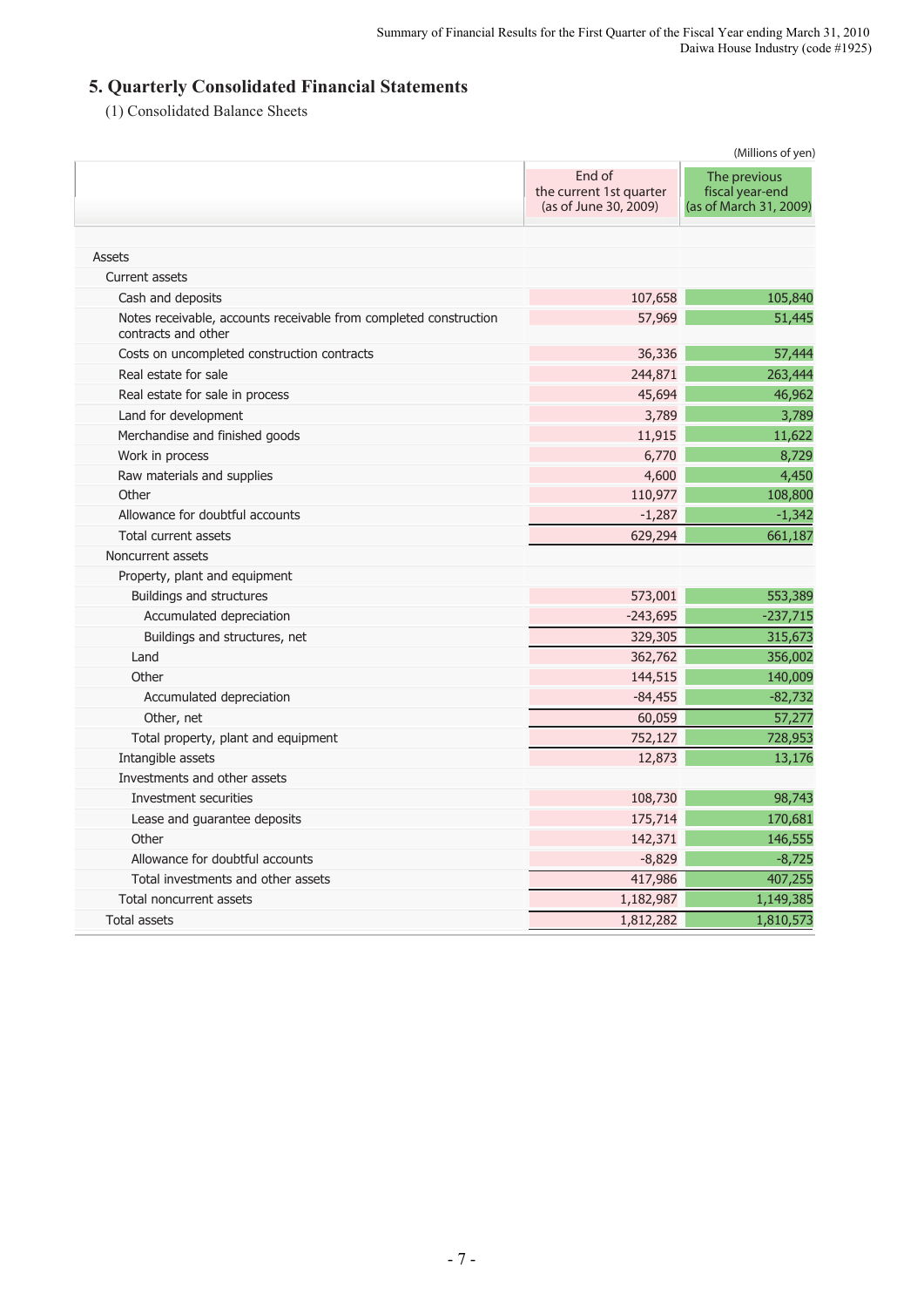|                                                                      | (Millions of yen)                                          |                                                           |  |  |
|----------------------------------------------------------------------|------------------------------------------------------------|-----------------------------------------------------------|--|--|
|                                                                      | End of<br>the current 1st quarter<br>(as of June 30, 2009) | The previous<br>fiscal year-end<br>(as of March 31, 2009) |  |  |
| Liabilities                                                          |                                                            |                                                           |  |  |
| <b>Current liabilities</b>                                           |                                                            |                                                           |  |  |
| Notes payable, accounts payable for construction contracts and other | 102,740                                                    | 129,843                                                   |  |  |
| Short-term loans payable                                             | 19,971                                                     | 16,407                                                    |  |  |
| Current portion of long-term loans payable                           | 5,813                                                      | 5,610                                                     |  |  |
| Commercial papers                                                    | 59,000                                                     |                                                           |  |  |
| Income taxes payable                                                 | 1,449                                                      | 6,962                                                     |  |  |
| Advances received on uncompleted construction contracts              | 44,842                                                     | 61,054                                                    |  |  |
| Provision for bonuses                                                | 9,068                                                      | 17,855                                                    |  |  |
| Provision for warranties for completed construction                  | 6,922                                                      | 6,895                                                     |  |  |
| Other                                                                | 127,658                                                    | 128,006                                                   |  |  |
| <b>Total current liabilities</b>                                     | 377,465                                                    | 372,636                                                   |  |  |
| Noncurrent liabilities                                               |                                                            |                                                           |  |  |
| Long-term loans payable                                              | 320,355                                                    | 319,956                                                   |  |  |
| Long-term lease and guarantee deposited                              | 219,713                                                    | 217,860                                                   |  |  |
| Provision for retirement benefits                                    | 157,327                                                    | 160,202                                                   |  |  |
| Other                                                                | 128,121                                                    | 132,489                                                   |  |  |
| Total noncurrent liabilities                                         | 825,518                                                    | 830,509                                                   |  |  |
| <b>Total liabilities</b>                                             | 1,202,983                                                  | 1,203,145                                                 |  |  |
| Net assets                                                           |                                                            |                                                           |  |  |
| Shareholders' equity                                                 |                                                            |                                                           |  |  |
| Capital stock                                                        | 110,120                                                    | 110,120                                                   |  |  |
| Capital surplus                                                      | 226,824                                                    | 226,824                                                   |  |  |
| Retained earnings                                                    | 364,282                                                    | 370,240                                                   |  |  |
| Treasury stock                                                       | $-19,568$                                                  | $-19,553$                                                 |  |  |
| Total shareholders' equity                                           | 681,659                                                    | 687,632                                                   |  |  |
| Valuation and translation adjustments                                |                                                            |                                                           |  |  |
| Valuation difference on available-for-sale securities                | 7,789                                                      | 2,034                                                     |  |  |
| Revaluation reserve for land                                         | $-77,758$                                                  | $-77,878$                                                 |  |  |
| Foreign currency translation adjustment                              | $-3,033$                                                   | $-5,105$                                                  |  |  |
| Total valuation and translation adjustments                          | $-73,002$                                                  | $-80,949$                                                 |  |  |
| Minority interests                                                   | 640                                                        | 744                                                       |  |  |
| Total net assets                                                     | 609,298                                                    | 607,427                                                   |  |  |
| Total liabilities and net assets                                     | 1,812,282                                                  | 1,810,573                                                 |  |  |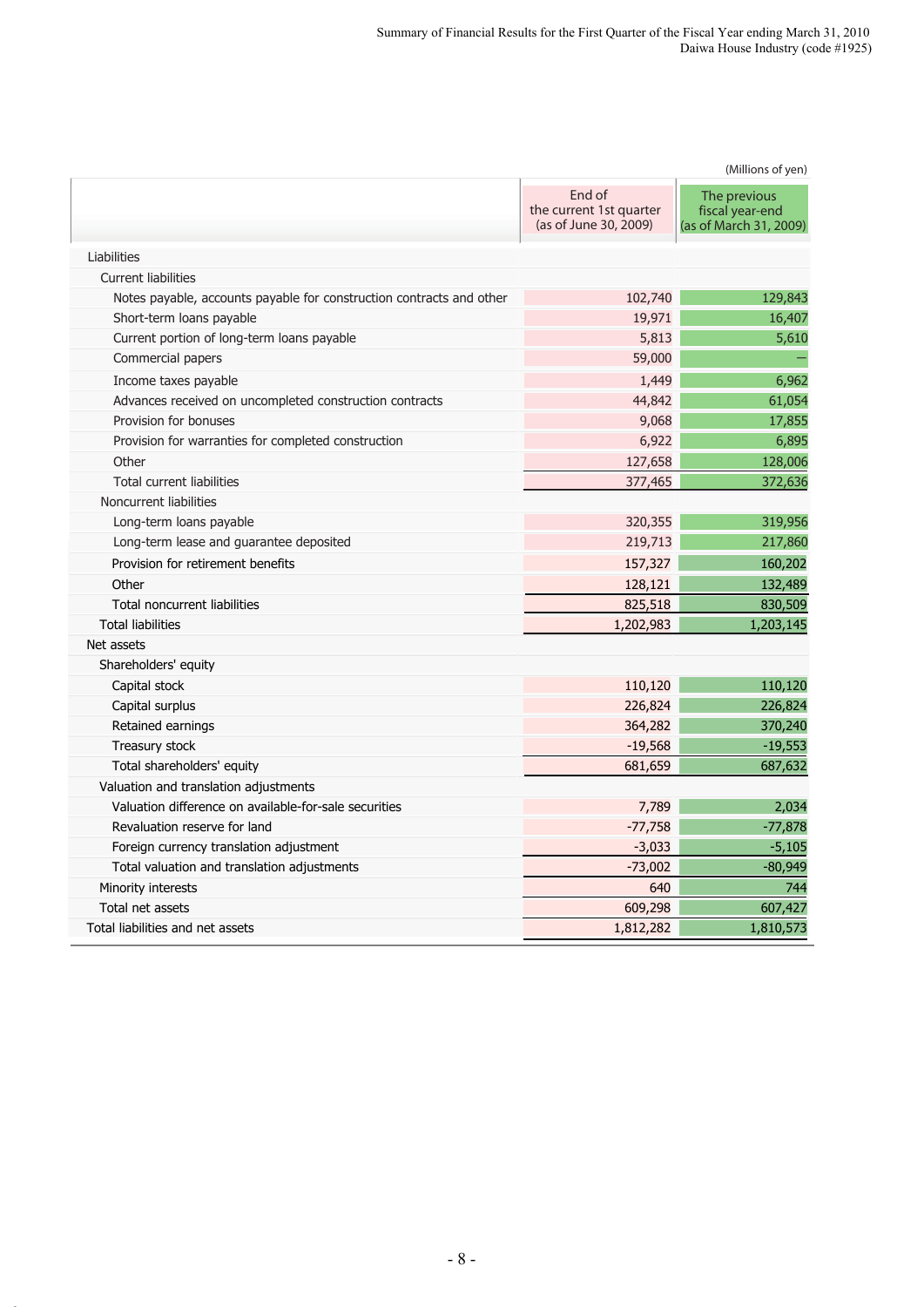# (2) Consolidated Quarterly Statements of Income

|                                                   |                                                                                         | (Millions of yen)                                                                     |
|---------------------------------------------------|-----------------------------------------------------------------------------------------|---------------------------------------------------------------------------------------|
|                                                   | Previous accounting period<br>(cumulative)<br>(From April 1, 2008)<br>to June 30, 2008) | Current accounting period<br>(cumulative)<br>From April 1, 2009)<br>to June 30, 2009) |
| Net sales                                         | 354,629                                                                                 | 377,465                                                                               |
| Cost of sales                                     | 284,710                                                                                 | 304,803                                                                               |
| Gross profit                                      | 69,918                                                                                  | 72,662                                                                                |
| Selling, general and administrative expenses      | 65,202                                                                                  | 58,803                                                                                |
| Operating income                                  | 4,716                                                                                   | 13,858                                                                                |
| Non-operating income                              |                                                                                         |                                                                                       |
| Interest income                                   | 343                                                                                     | 309                                                                                   |
| Dividends income                                  | 790                                                                                     | 642                                                                                   |
| Equity in earnings of affiliates                  | 251                                                                                     |                                                                                       |
| Gain on settlement of derivatives                 | 242                                                                                     | 125                                                                                   |
| Gain on valuation of derivatives                  | 2,653                                                                                   | 546                                                                                   |
| Miscellaneous income                              | 1,218                                                                                   | 2,392                                                                                 |
| Total non-operating income                        | 5,500                                                                                   | 4,016                                                                                 |
| Non-operating expenses                            |                                                                                         |                                                                                       |
| Interest expenses                                 | 1,129                                                                                   | 1,457                                                                                 |
| Equity in losses of affiliates                    |                                                                                         | $\overline{4}$                                                                        |
| Loss on settlement of derivateves                 | 116                                                                                     |                                                                                       |
| Loss on valuation of derivatives                  | 2,864                                                                                   | 655                                                                                   |
| Miscellaneous expenses                            | 743                                                                                     | 736                                                                                   |
| Total non-operating expenses                      | 4,854                                                                                   | 2,853                                                                                 |
| Ordinary income                                   | 5,362                                                                                   | 15,020                                                                                |
| Extraordinary income                              |                                                                                         |                                                                                       |
| Gain on sales of noncurrent assets                | 498                                                                                     | 24                                                                                    |
| Gain on amortization of prior service cost        |                                                                                         | 204                                                                                   |
| Other                                             | $\mathbf{1}$                                                                            |                                                                                       |
| Total extraordinary income                        | 500                                                                                     | 229                                                                                   |
| Extraordinary loss                                |                                                                                         |                                                                                       |
| Loss on sales of noncurrent assets                | 89                                                                                      |                                                                                       |
| Loss on retirement of noncurrent assets           | 180                                                                                     | 56                                                                                    |
| Impairment loss                                   | 17                                                                                      | 5                                                                                     |
| Loss on valuation of investment securities        | 247                                                                                     | 359                                                                                   |
| Provision of allowance for doubtful accounts      | 316                                                                                     |                                                                                       |
| Other                                             | 34                                                                                      | 5                                                                                     |
| Total extraordinary losses                        | 885                                                                                     | 433                                                                                   |
| Income before income taxes and minority interests | 4,976                                                                                   | 14,817                                                                                |
| Income taxes-current                              | 3,800                                                                                   | 1,269                                                                                 |
| Income taxes-deferred                             | $-774$                                                                                  | 5,510                                                                                 |
| Total income taxes                                | 3,025                                                                                   | 6,779                                                                                 |
| Minority interests in loss                        | $-306$                                                                                  | $-26$                                                                                 |
| Net income                                        | 2,257                                                                                   | 8,063                                                                                 |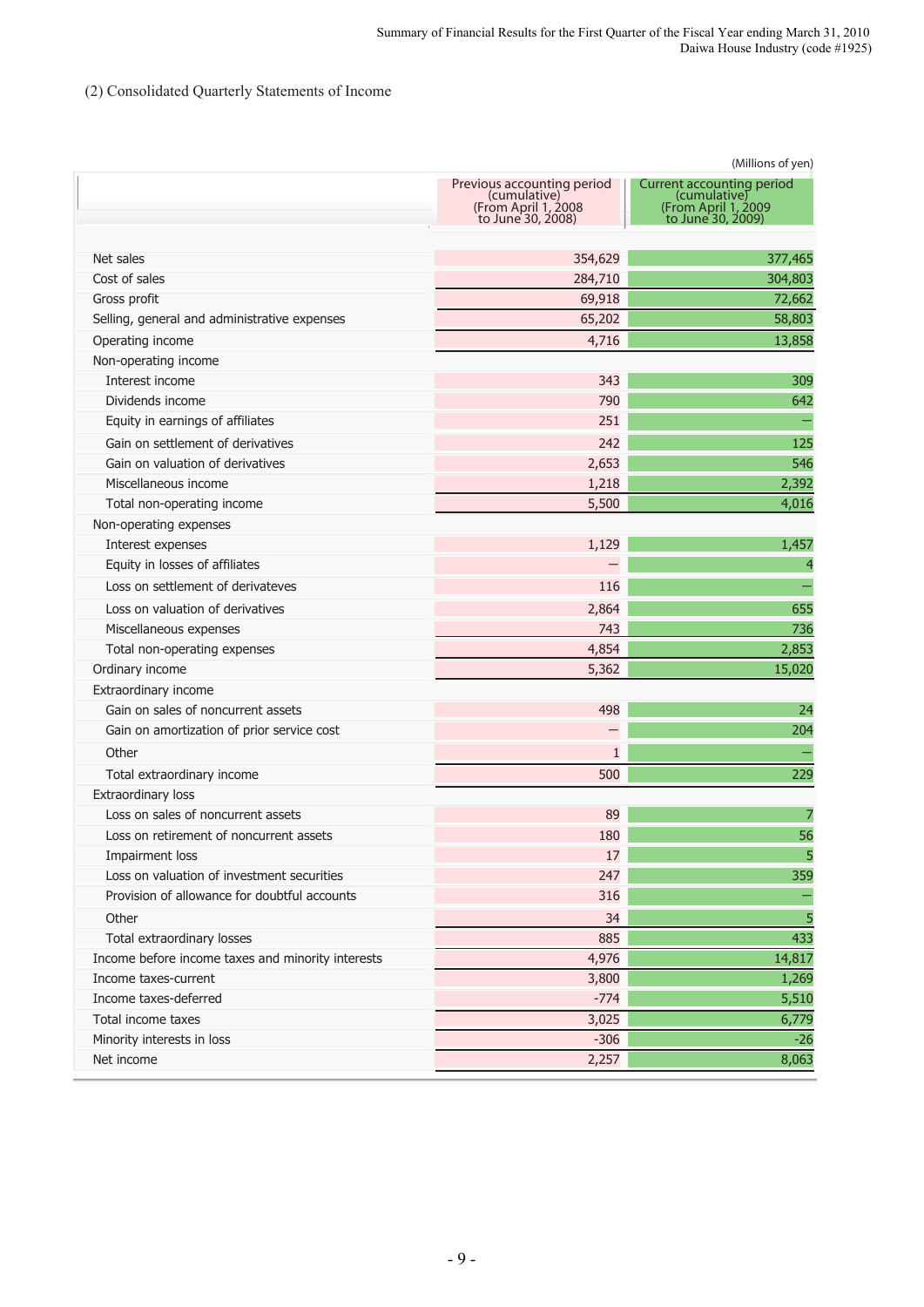## (3) Consolidated Quarterly Statements of Cash Flows

|                                                                                   | (Millions of yen)                                                                      |                                                                                              |  |  |  |
|-----------------------------------------------------------------------------------|----------------------------------------------------------------------------------------|----------------------------------------------------------------------------------------------|--|--|--|
|                                                                                   | Previous accounting<br>period (cumulative)<br>(From April 1, 2008<br>to June 30, 2008) | <b>Current accounting</b><br>period (cumulative)<br>(From April 1, 2009<br>to June 30, 2009) |  |  |  |
| Net cash provided by (used in) operating activities                               |                                                                                        |                                                                                              |  |  |  |
| Income before income taxes and minority interests                                 | 4,976                                                                                  | 14,817                                                                                       |  |  |  |
| Depreciation and amortization                                                     | 8,927                                                                                  | 11,356                                                                                       |  |  |  |
| Increase (decrease) in provision for retirement benefits                          | $-2,538$                                                                               | $-2,875$                                                                                     |  |  |  |
| Interest and dividends income                                                     | $-1,134$                                                                               | $-951$                                                                                       |  |  |  |
| Interest expenses                                                                 | 1,129                                                                                  | 1,457                                                                                        |  |  |  |
| Equity in (earnings) losses of affiliates                                         | $-251$                                                                                 | $\overline{4}$                                                                               |  |  |  |
| Loss (gain) on sales and retirement of noncurrent assets                          | $-228$                                                                                 | 38                                                                                           |  |  |  |
| Impairment loss                                                                   | 17                                                                                     | 5                                                                                            |  |  |  |
| Loss (gain) on valuation of investment securities                                 | 247                                                                                    | 359                                                                                          |  |  |  |
| Decrease (increase) in notes and accounts receivable-trade                        | $-20$                                                                                  | $-6,508$                                                                                     |  |  |  |
| Decrease (increase) in inventories                                                | $-18,581$                                                                              | 41,498                                                                                       |  |  |  |
| Increase (decrease) in advances received on uncompleted<br>construction contracts | 14,131                                                                                 | $-16,211$                                                                                    |  |  |  |
| Increase (decrease) in notes and accounts payable-trade                           | $-24,182$                                                                              | $-36,807$                                                                                    |  |  |  |
| Other, net                                                                        | 3,488                                                                                  | $-5,395$                                                                                     |  |  |  |
| Subtotal                                                                          | $-14,019$                                                                              | 787                                                                                          |  |  |  |
| Interest and dividends income received                                            | 951                                                                                    | 788                                                                                          |  |  |  |
| Interest expenses paid                                                            | $-930$                                                                                 | $-1,388$                                                                                     |  |  |  |
| Income taxes paid                                                                 | $-24,160$                                                                              | $-7,774$                                                                                     |  |  |  |
| Net cash provided by (used in) operating activities                               | $-38,158$                                                                              | $-7,587$                                                                                     |  |  |  |
| Net cash provided by (used in) investing activities                               |                                                                                        |                                                                                              |  |  |  |
| Purchase of property, plant and equipment and intangible assets                   | $-34,818$                                                                              | $-32,363$                                                                                    |  |  |  |
| Proceeds from sales of property, plant and equipment                              | 893                                                                                    | 129                                                                                          |  |  |  |
| Purchase of investment securities                                                 | $-2,269$                                                                               | $-766$                                                                                       |  |  |  |
| Proceeds from sales and redemption of investment securities                       | 21                                                                                     | 25                                                                                           |  |  |  |
| Purchase of investments in subsidiaries                                           | $-6$                                                                                   | $-50$                                                                                        |  |  |  |
| Payments for lease and guarantee deposits                                         | $-3,038$                                                                               | $-5,133$                                                                                     |  |  |  |
| Other, net                                                                        | $-4,210$                                                                               | 378                                                                                          |  |  |  |
| Net cash provided by (used in) investing activities                               | $-43,428$                                                                              | $-37,780$                                                                                    |  |  |  |
| Net cash provided by (used in) financing activities                               |                                                                                        |                                                                                              |  |  |  |
| Net increase (decrease) in short-term loans payable                               | 8,260                                                                                  | 3,563                                                                                        |  |  |  |
| Increase (decrease) in commercial papers                                          | 70,000                                                                                 | 59,000                                                                                       |  |  |  |
| Proceeds from long-term loans payable                                             |                                                                                        | 1,000                                                                                        |  |  |  |
| Repayment of long-term loans payable                                              | $-161$                                                                                 | $-397$                                                                                       |  |  |  |
| Repayments of finance lease obligations                                           | $-15$                                                                                  | $-132$                                                                                       |  |  |  |
| Purchase of treasury stock                                                        | $-21$                                                                                  | $-18$                                                                                        |  |  |  |
| Proceeds from sales of treasury stock                                             | $\overline{7}$                                                                         | 1                                                                                            |  |  |  |
| Cash dividends paid                                                               | $-13,902$                                                                              | $-13,900$                                                                                    |  |  |  |
| Repayments of payables under fluidity lease receivables                           | $-1,743$                                                                               | $-1,664$                                                                                     |  |  |  |
| Net cash provided by (used in) financing activities                               | 62,423                                                                                 | 47,451                                                                                       |  |  |  |
| Effect of exchange rate change on cash and cash equivalents                       |                                                                                        | 63                                                                                           |  |  |  |
| Net increase (decrease) in cash and cash equivalents                              | $-19,163$                                                                              | 2,146                                                                                        |  |  |  |
| Cash and cash equivalents at beginning of period                                  | 98,888                                                                                 | 105,381                                                                                      |  |  |  |
| Cash and cash equivalents at end of period                                        | 79,724                                                                                 | 107,527                                                                                      |  |  |  |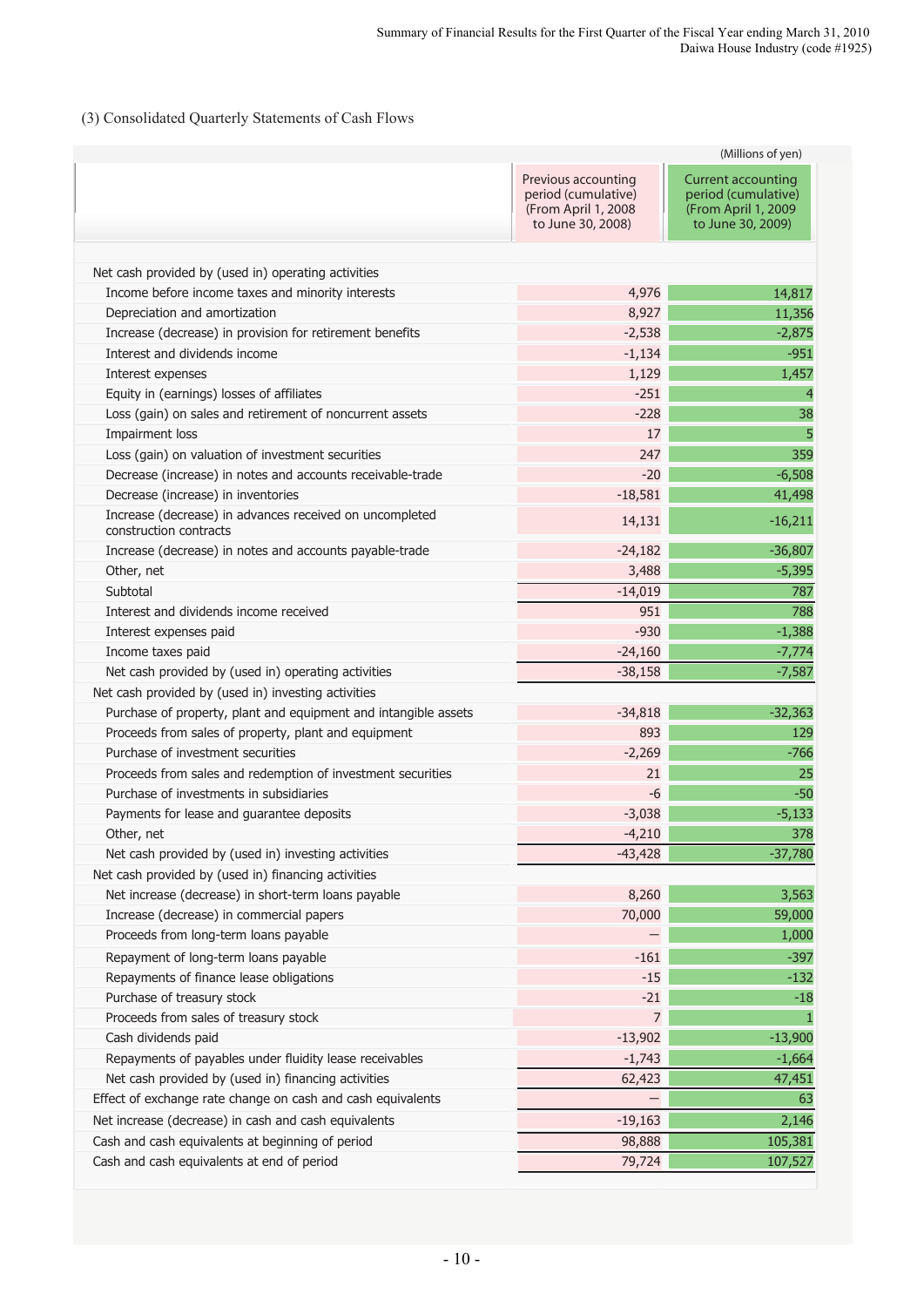(4) Notes on Premise of Going Concern

No items to report.

(5) Segment Information

## [Information by business segment] Previous consolidated cumulative 1st quarter (From April 1, 2008 to June 30, 2008)

|                                         | Residential<br><b>Business</b><br>(millions)<br>of yen) | Commercial<br>Construction<br><b>Business</b><br>(millions)<br>of yen) | Resort<br>Hotels and<br>Sports Life<br><b>Business</b><br>(millions<br>of yen) | Home<br>Center<br><b>Business</b><br>(millions)<br>of yen) | Other<br><b>Businesses</b><br>(millions)<br>of yen) | Total<br>millions)<br>of yen) | Eliminations<br>/Corporate<br>(millions)<br>of yen) | Consolidated<br>(millions)<br>of yen) |
|-----------------------------------------|---------------------------------------------------------|------------------------------------------------------------------------|--------------------------------------------------------------------------------|------------------------------------------------------------|-----------------------------------------------------|-------------------------------|-----------------------------------------------------|---------------------------------------|
| Sales                                   |                                                         |                                                                        |                                                                                |                                                            |                                                     |                               |                                                     |                                       |
| (1) Sales to customers                  | 204,903                                                 | 99,880                                                                 | 14,780                                                                         | 16,792                                                     | 18,272                                              | 354,629                       |                                                     | 354,629                               |
| (2) Inter-segment sales or<br>transfers | 344                                                     | 4,820                                                                  | $\overline{4}$                                                                 | 481                                                        | 14,809                                              | 20,461                        | (20, 461)                                           |                                       |
| Total sales                             | 205,248                                                 | 104,701                                                                | 14,784                                                                         | 17,273                                                     | 33,082                                              | 375,090                       | (20, 461)                                           | 354,629                               |
| Operating income (loss)                 | 3,047                                                   | 8,532                                                                  | (1,087)                                                                        | 445                                                        | (28)                                                | 10,909                        | (6,193)                                             | 4,716                                 |

## Current consolidated cumulative 1st quarter (From April 1, 2009 to June 30, 2009)

|                                        | Residential<br><b>Business</b><br>(millions)<br>of yen) | Commercial<br>Construction<br><b>Business</b><br>millions)<br>of yen) | Resort<br>Hotels and<br>Sports Life<br><b>Business</b><br>(millions)<br>of yen) | Home<br>Center<br><b>Business</b><br>millions)<br>of yen) | Other<br><b>Businesses</b><br>(millions)<br>of yen) | Total<br>millions)<br>of yen) | Eliminations<br>/Corporate<br>(millions)<br>of yen) | Consolidated<br>(millions)<br>of yen) |
|----------------------------------------|---------------------------------------------------------|-----------------------------------------------------------------------|---------------------------------------------------------------------------------|-----------------------------------------------------------|-----------------------------------------------------|-------------------------------|-----------------------------------------------------|---------------------------------------|
| <b>Sales</b><br>(1) Sales to customers | 215,358                                                 | 115,046                                                               | 13,270                                                                          | 15,786                                                    | 18,004                                              | 377,465                       |                                                     | 377,465                               |
| (2) Inter-segment sales                |                                                         |                                                                       |                                                                                 |                                                           |                                                     |                               |                                                     |                                       |
| or transfers                           | 479                                                     | 2,973                                                                 | 6                                                                               | 395                                                       | 11,973                                              | 15,827                        | (15, 827)                                           |                                       |
| Total sales                            | 215,838                                                 | 118,019                                                               | 13,277                                                                          | 16,181                                                    | 29,977                                              | 393,293                       | (15, 827)                                           | 377,465                               |
| Operating income (loss)                | 6,166                                                   | 13,217                                                                | (717)                                                                           | 797                                                       | (678)                                               | 18,785                        | (4, 927)                                            | 13,858                                |

Notes: 1. Method of industry segmentation

The Company has defined industry segments based on the currently adopted sales classifications: Residential Business, Commercial Construction Business, Resort Hotels and Sports Life Business, Home Center Business and Other Businesses.

- 2. Major business components of each industry segment
	- [1] Residential Business

Construction, subdivision and rental of single-family houses, residential complexes (including dormitories, corporate housing and apartments) and condominiums; Subdivision of real estate for residential use;

Real estate agency services;

Rental and management of residential complexes;

- Management of condominiums
- [2] Commercial Construction Business Construction, rental and management of commercial buildings such as distribution facilities, shops, offices and factories;
	- Sales and rental of real estate for commercial use
- [3] Resort Hotels and Sports Life Business Operation of resort hotels, golf courses and sports facilities
- [4] Home Center Business
	- Operation of home center business
- [5] Other Businesses

Manufacture and sales of construction materials; logistics business; operation of city-type hotels; other